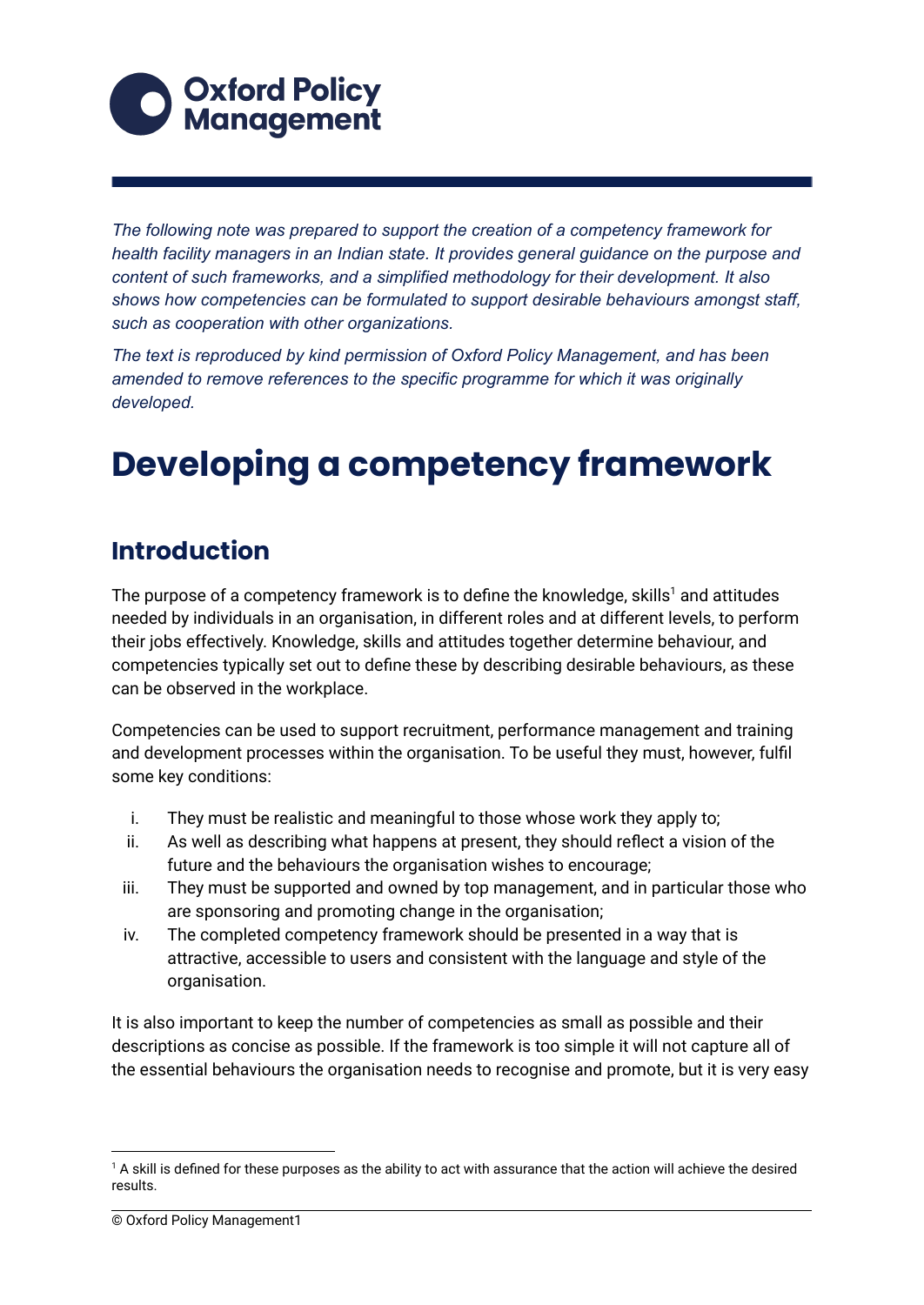for the number of behaviours and the way they are described to expand until the framework becomes unrealistically elaborate and people ignore it.

#### **Process**

The process of gathering evidence to create a robust competency framework from scratch can be onerous and labour-intensive, as it is essential to begin by collecting evidence from the people who actually do the jobs concerned. Additional evidence may also be collected from their managers, and from stakeholders such as internal or external "customers" or users of the services they provide. While a comprehensive competency framework should eventually cover the entire organisation, it is likely to be most practicable to begin by focusing on one or two roles, and probably also (in a widespread organisation) by piloting the process in one or two limited geographical areas.

There are a number of quite sophisticated techniques for evidence-gathering in this field, such as repertory grid or critical incident interviewing. However, given the resources required to recruit or train specialist interviewers for this purpose, it may be prudent initially to adopt a simple methodology for eliciting practitioner views of the competencies needed to perform their role. This is particularly the case when a competency approach is being applied for the first time in a setting in which it is unfamiliar and untested. If it proves practical and effective as a means of developing workforce capacity, the results can if necessary be refined and validated using more elaborate techniques

The steps of a simpler and more easily deployed methodology are described below.

#### **Step 1: Preparation**

- Define the purposes for which the competency framework is being prepared, and decide on the **role** to be examined (for example, that of the District Hospital Manager).
- Confirm the **support** of senior management and other sponsors for the exercise.
- Determine **how many** job-holders at the chosen level will be interviewed, prepare an interview guide and work plan for the field work.
- Assemble and review relevant documentation such as job descriptions, terms of reference, strategic or business plans, operational manuals and codes of practice.

#### **Step 2: Data collection**

● Each interview will begin by asking the job-holder what the **purpose of the job** is, aiming to elicit 5 or 6 main tasks or activities, each described in a sentence beginning "To …". If a job description or terms of reference exist and some apparently significant tasks have not been named the interviewer should probe the reasons why and if appropriate add them to the list.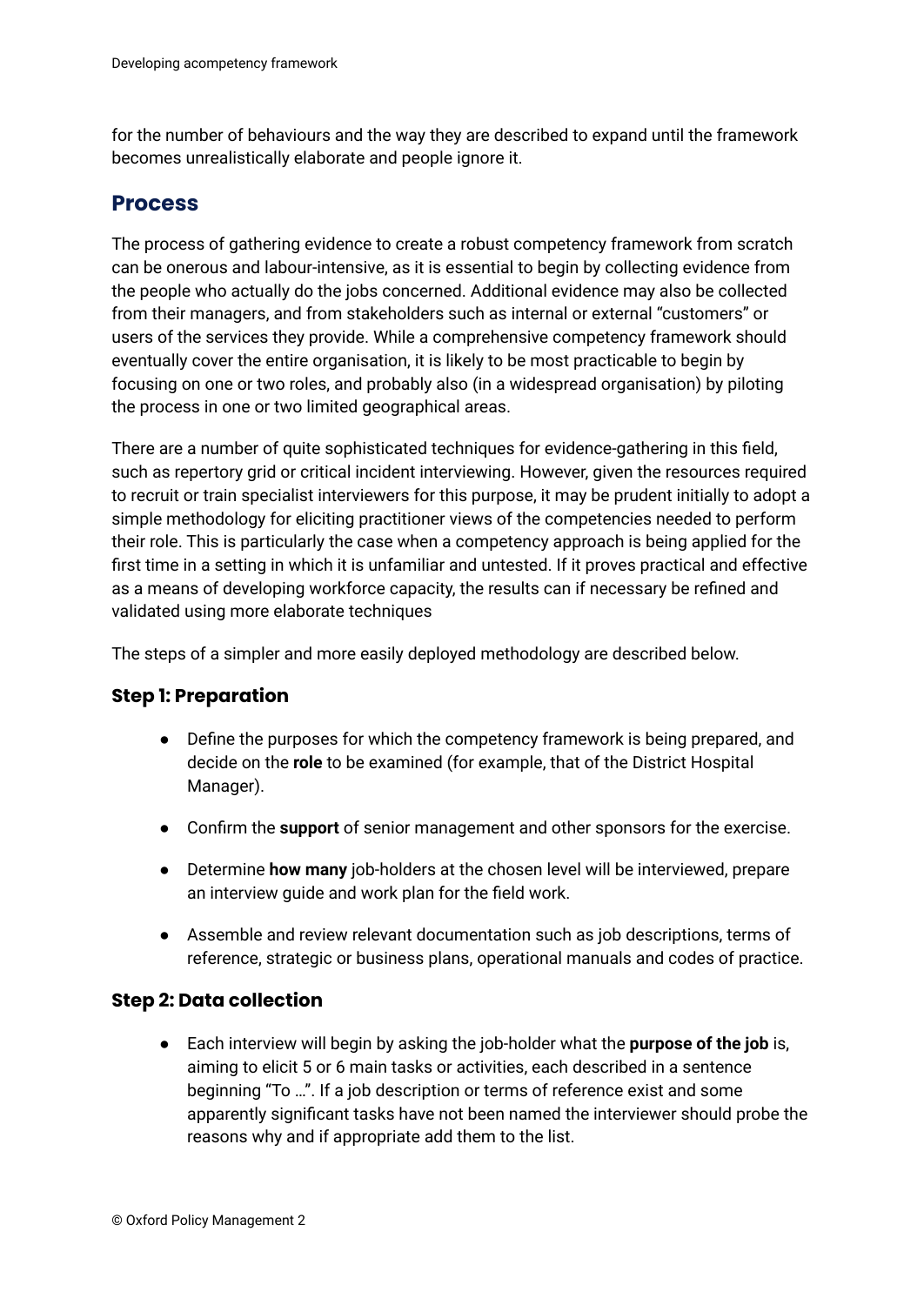- For each of these tasks the interviewer should then seek to establish what **behaviours** an effective performer of the role should demonstrate. For example, if an identified task is "To supervise junior staff", the appropriate question would be, "What does a good staff supervisor do; how do they behave?". Answers should be in the form of a statement with an active verb, such as "Makes sure they complete their work accurately on time", "Listens to their concerns", "Provides them with the resources to do the job". At least three relevant behaviours should be recorded for each task, but the process can be continued until the interviewee has nothing more of relevance to offer. These positive statements can be balanced by some examples of their opposites: "And how does a poor supervisor behave?" Recording these data on coloured cards or post-its will help the next stage (see Step 3 below).
- Similar interviews should be carried out with job-holders' direct **line managers**, and if possible a sample of other stakeholders who are directly affected by the job-holder's work – e.g. **service users or subordinates**. Care should be taken to ensure that interviewees are clear about which role is being discussed, and that the focus is on the qualities are needed to do that job well, not an appraisal of an individual job-holder (for subordinates this might be couched in terms of what they feel an ideal boss would be like). These interviews should take as their starting point the list of activities already established with the job-holder rather than seek to re-create this; not all of these activities may be within the direct knowledge of the interviewee, and if so the interview should focus only on those which are relevant.
- Interviews should also be held with senior managers, to establish in more general terms which aspects of the role under consideration they regard as most important and what behaviours and aspects of performance they expect of job-holders. These interviewees should not be expected to be familiar with the fine detail of the activities concerned, but should be able to articulate a **vision** of what they expect of these job-holders. These interviews, and to a lesser extent those with direct line managers, are important because they help to ensure that the emerging competencies express not just **what is** currently, but also **what is wanted**.

#### **Step 3: Analysis and development**

● Establish a consolidated **list of activities** actually performed by job-holders, and flag up for discussion with senior managers any significant mismatches between this and any formal job descriptions or terms of reference which exist for the role. Some activities which are formally prescribed but not currently performed may represent deficiencies which the organisation regards it of strategic importance, and for these competency statements may need to be developed without the benefit of direct input from job-holders. Other activities may be carried out which are not formally part of the role, and decisions will be needed as to whether these are to be discouraged (in which case related behaviour statements can be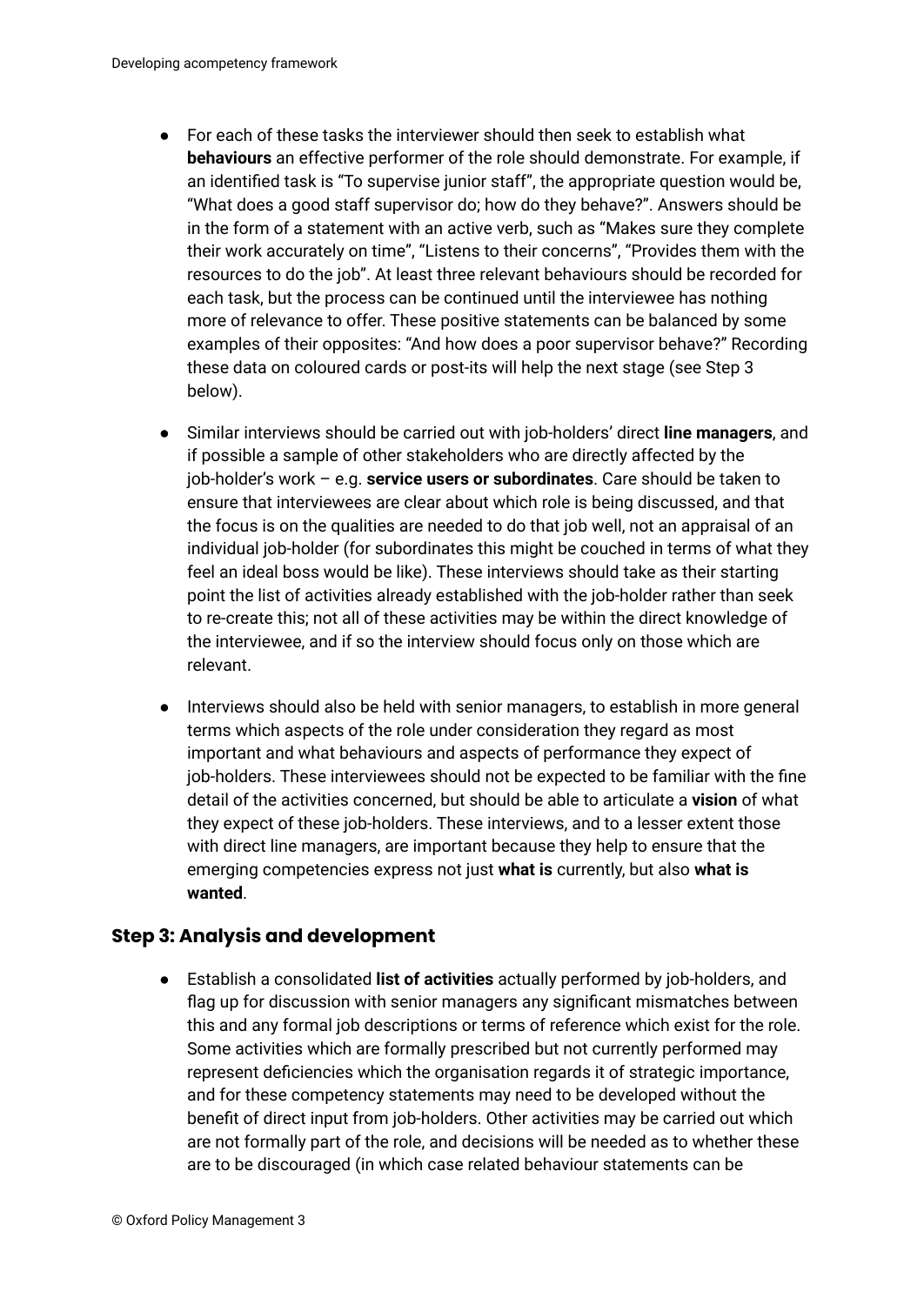discarded) or added to the job description (in which case the data can be retained for inclusion the competency model). Note that the list of activities does not itself form part of the competency framework, but provides a check that behaviours related to all elements of the role have been included.

- **Review** the complete collection of statements of positive and negative behaviours, consolidate duplicates or near-duplicates, and discard outliers. Consider whether it is necessary to add any behaviours which have not been referred to by interviewees but are strongly indicated by documentary sources such as strategic plans. It will be helpful for this stage to have the behaviour statements on colour-coded cards or stickers, distinguishing between those which originated from job-holders, line managers, subordinates, service users and the consultant team carrying out the analysis.
- Consider which of the statements logically relate to each other or belong together, sort the statements them into three or four **clusters** and give each cluster a name. The categories represented by the clusters will vary from organisation to organisation depending on its context and the nature of its work, but the clusters for a typical public sector body might include:
	- o Working with others
	- o Leadership and accountability
	- o Delivering results
	- o Managing resources
- These clusters should if possible be defined in ways which represent the expressed values and priorities of the organisation, as shown in documents such as strategic plans; giving them prominence in a competency framework is a very public statement that these are the values by which the organisation will assess its own conduct and performance, and is willing to be judged.
- Then further divide the statements in each cluster into subgroups of related behaviours; each subgroup represents an observable and demonstrable **competency**, and can be given an appropriate label which concisely describes the category of behaviour. For example:<sup>2</sup>

| Cluster                       | <b>Competencies</b>                        |
|-------------------------------|--------------------------------------------|
| Working with others           | Building and managing relationships        |
|                               | Focusing on stakeholders and service users |
|                               | Communicating and influencing              |
| Leadership and accountability | Strategic thinking                         |
|                               | Motivating and inspiring others            |
|                               | Decision making                            |
| Delivering results            | Planning and organising                    |

 $2$  This table represents a fictional example for illustrative purposes only.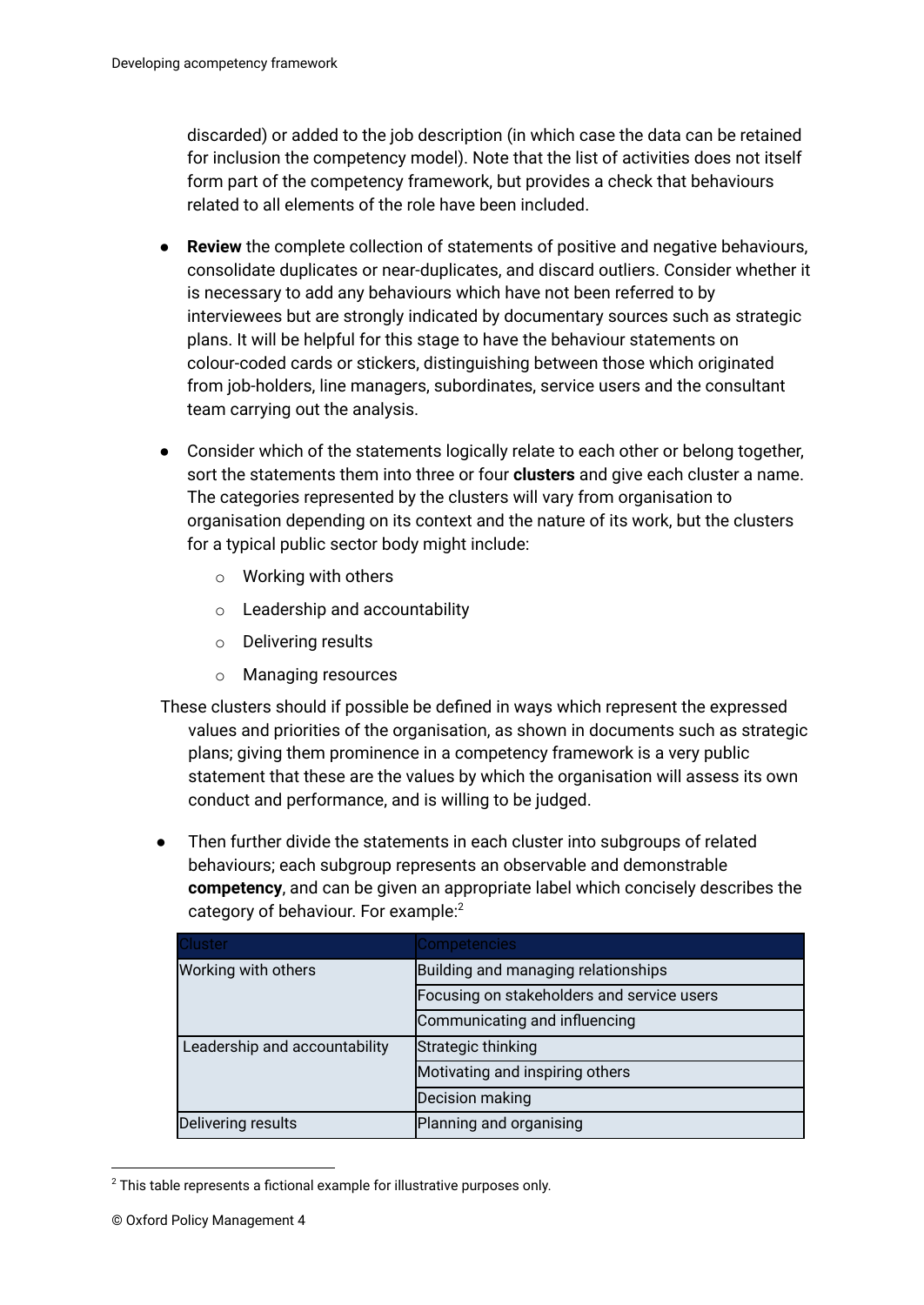|                           | Managing and improving performance |
|---------------------------|------------------------------------|
|                           | Problem solving                    |
| <b>Managing resources</b> | Delivering value for money         |
|                           | Using resources responsibly        |
|                           | Valuing and supporting staff       |

- Some of these competencies will relate to **task-**related knowledge or skills, such as understanding of accounting regulations and procedures or analysis and problem-solving, and others to **people-**related skills or attitudes, such as working collaboratively or inspiring and motivating others. It is good practice to check whether your emerging set of competencies has a good balance between task and people competencies, and if not what that tells you about the organisation: is there an imbalance in priorities which needs to be rectified?
- Refer back to the underlying behaviour statements to develop simple and concise **behavioural indicators** that describe the kinds of behaviour which will demonstrate the competency concerned. These will not be a comprehensive checklist but taken together will clearly show what is expected of people. Try to develop between four and six positive indicators that describe desired effective behaviours, and one or two that characterise ineffective behaviours. They should be expressed using active, present-tense verbs to describe what a person actually does. For example:

| Competency                 | Indicators                                                                                             |
|----------------------------|--------------------------------------------------------------------------------------------------------|
|                            | Prioritises work in line with key team or project deliverables                                         |
|                            | Makes contingency plans to account for changing work priorities,<br>deadlines and milestones           |
|                            | Identifies and consults with sponsors or stakeholders in planning work                                 |
| Planning and<br>organising | Pays close attention to detail, ensuring team's work is delivered to a<br>lhigh standard               |
|                            | Negotiates realistic timescales for work delivery, ensuring team<br>deliverables can be met            |
|                            | Initiates work activity without ensuring that relevant consultation and<br>sponsorship are in place    |
|                            | Maintains original timescales despite changing circumstances; misses<br>deadlines due to inflexibility |

● Decide how the resulting framework should be **presented**, in a form that is memorable, easily understood by people who have to use, and clearly show the interrelationship between its component parts. Depending on the context, this might be in a simple tabular format, or in some other form. Quite frequently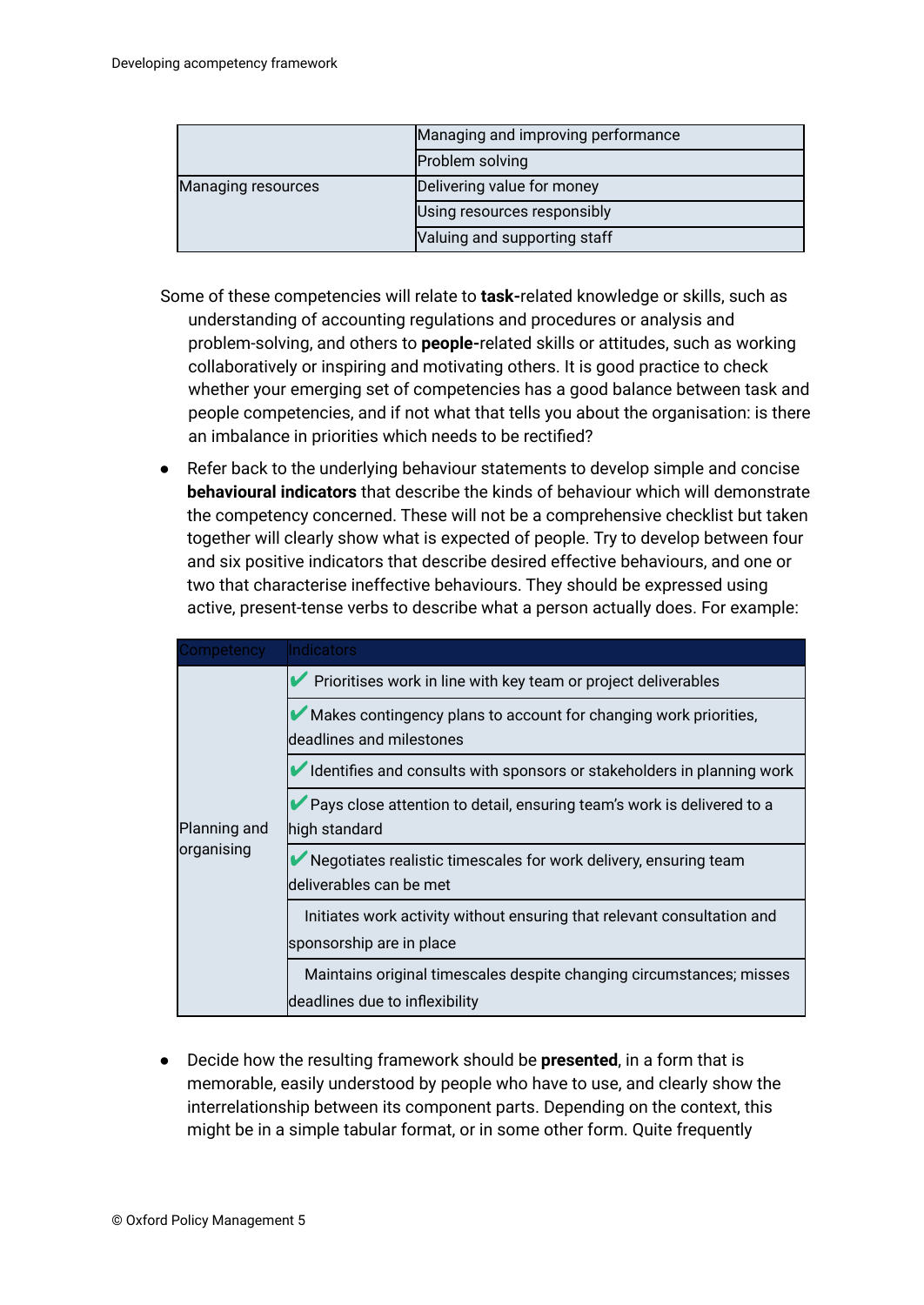competency models show clusters, competencies and indicators as segments of concentric circles; any number of other formats are possible.

#### **Step 4: Test the model**

- Having established a working version of the framework, **test and validate** it thoroughly before implementation. This should involve:
	- $\circ$  discussions with senior managers and other sponsors of the initiative to ensure that the values and priorities expressed by or implicit in the model reflect those of the organisation, or a desired direction of change;
	- $\circ$  testing both the competencies defined by the model and the way they are expressed with a sample of job-holders and other stakeholders. This can be done through further interviews, workshops or even questionnaires. The key questions to ask about each are:
		- **·** is this behaviour demonstrated by people who perform the work most effectively?
		- **EXED is this behaviour relevant and necessary for effective performance** in the job?
- **Refine** and finalise the framework as necessary, as regards the inclusion or modification of each defined competency, the language it is expressed in, and the visual representation of the model.
- As part of a **final review**, consider whether the completed framework reflects an appropriate balance between:
	- o competencies focussed on knowledge, skills and attitudes;
	- o -task-oriented and people oriented competencies;
	- $\circ$  competencies derived from information provided by job-holders and those prompted by senior management or strategic documentation.
- On the last point, the balance will depend largely on the purpose for which the framework has been commissioned. If there is an existing capable and effective workforce and the need is to document their working practices, for example to support recruitment and performance management, or to refresh an existing set of competencies and bring them into line with current practice, then the emphasis will be on job-holders' evidence. The less the case – for example in circumstances of very weak current capacity, or where there is a need to catalyse major organisational change or to create new roles – the more important it will be to include competencies required by the organisation, even if these are not recognised or are resisted by the present workforce.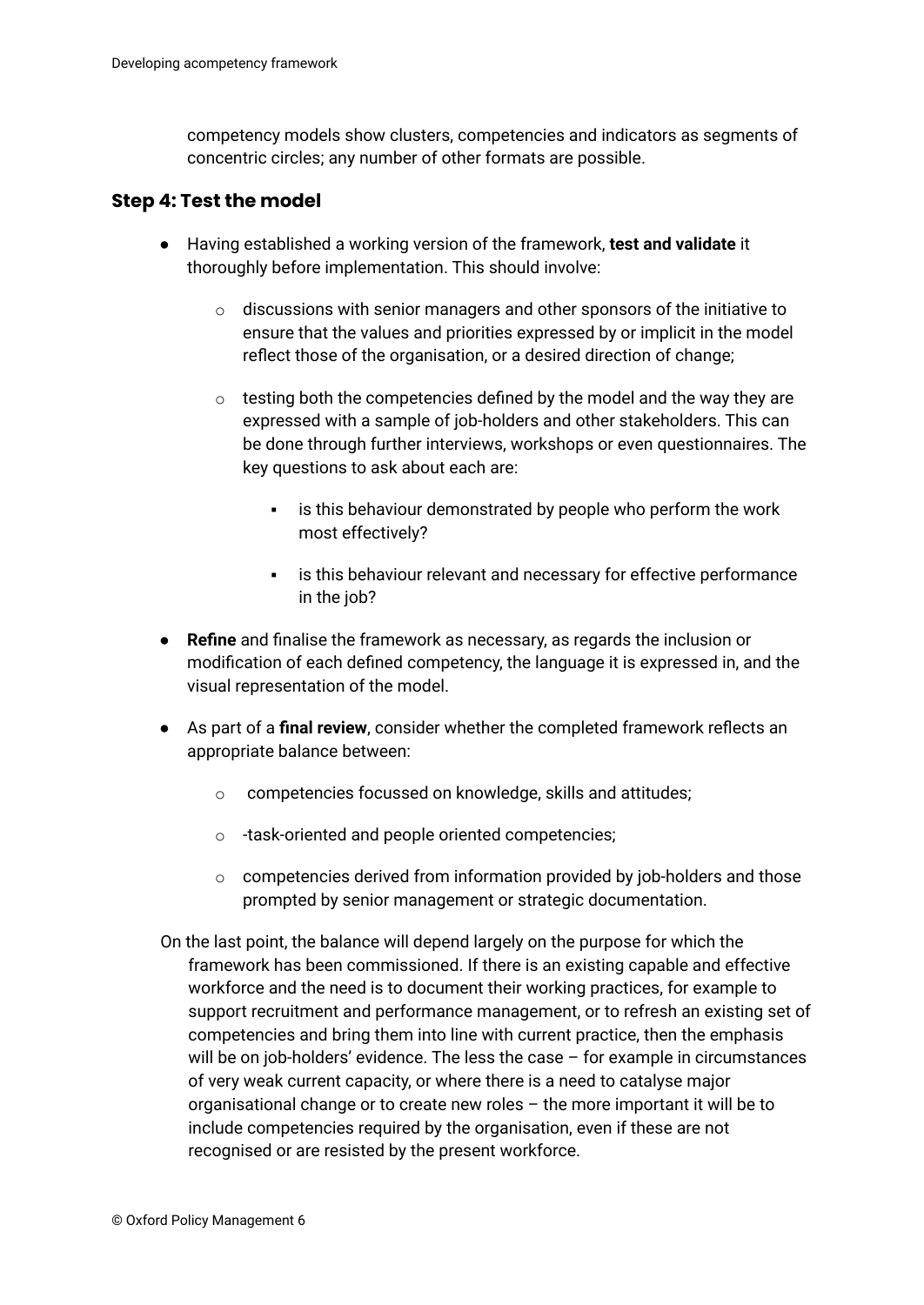#### **Step 5: Implement and review**

- How the completed model is rolled out across the organisation will depend on the **purpose** for which it was created. Competency frameworks can be developed as a basis for performance management, to guide learning and development and capacity building programmes, to assist recruitment and selection, to support organisational change by providing a clear statement of espoused values for staff and public, or any combination of these purposes.
- However, whatever the purpose it was intended to serve, it is advisable to build in a plan for review of the effectiveness and utility of the framework at a specified time when it is launched. It will be important to know whether the model needs refinement or adjustment before it loses credibility with staff and falls into disuse.

### **Expanding the framework**

- If the model proves useful it is likely to be appropriate to expand it to cover more or all roles in the organisation. It is often the intention of management to create a comprehensive framework applicable to all staff, and explicitly linked to the aims and values expressed in strategic plans or other high-level documents. The process for doing so will mirror the steps described above, especially regarding the need to collect information about each role covered; care will be needed to guard against the assumption that behaviours applicable to one role are necessarily relevant to another.
- Expansion can be seen as taking place both horizontally and vertically. Horizontally, the framework will probably need to accommodate a number of different roles at the same organisational level, but with different areas of technical expertise. It is likely that a some or many core competencies (especially in people-related competency areas such as leadership, or functional skills such as problem solving or strategic thinking) will be common to all staff or all staff at a given level, while other task-related competencies will be linked to the expert requirements of a role (such as knowledge or skills in a clinical field, or in a management specialism such as accountancy). The framework will have to be constructed in such a way as to recognise common competencies while giving due weight to more specialised role requirements.
- Vertically, an expanded framework will also have to apply to staff at different levels in the organisation. The usual solution is to show how competencies are exercised in different ways at different levels, with different sets of descriptive indicators devised to show the increasingly onerous expectations of more senior levels. For example, a particular competency might typically be shown as applying to each of four levels in an organisation – front-line workers, first-line managers or supervisors, middle managers and senior executives – with a different set of indicators for each competency level. It is generally understood that these are cumulative, with an effective manager at level 3 also displaying the behaviours